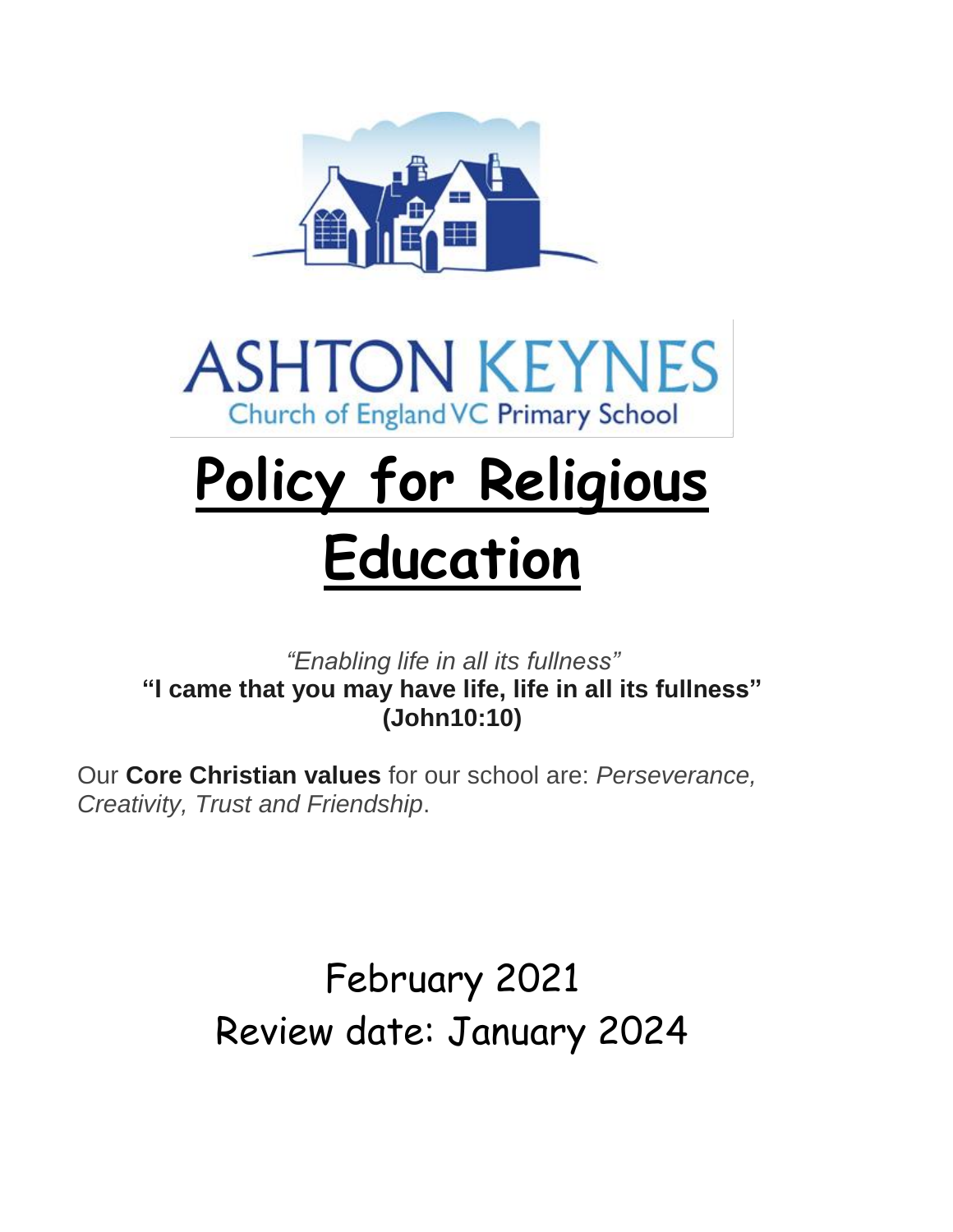#### **Introduction and mission statement for Ashton Keynes C of E Primary School**

Ashton Keynes Primary School is a Church of England Voluntary Controlled School. Our aim is to provide the best possible education and opportunities for all our pupils.

As a Church school we try to be distinctive in our approach, emphasising the sense of being part of a much larger Christian family. We also take a pride in the inclusive nature of our school. It has always served the local community, not just Christian families within it. The governors and staff therefore hope that everyone associated with the school will be able to feel a full member of our community.

Mindful of the values of its foundation, the school endeavours to develop an understanding of the spiritual and moral beliefs of the Christian tradition, and to create a community in which pupils, cared for as individuals, are helped to find fulfilment as they grow towards adulthood and in a relationship with God.

There are a number of ways in which the school, in the spirit of its Christian foundation, gives meaning to its controlled status:

It sets out to be a place where the study and practice of the Christian faith are taken seriously, always with sensitivity towards those of other major faiths or no religious beliefs. It seeks to use the extra dimension to school life which the Anglican foundation brings to create an atmosphere of trust and understanding within which moral and spiritual development can be nurtured.

The school tries to be a caring community where each individual is valued. Close links are maintained with Holy Cross Church and The Upper Thames Group of Churches, both in discussion of Religious Education and Worship matters. Representatives from our local church lead our worship regularly and the school joins the Church community for major Christian festivals.

The governors and staff of the school aim to foster the fullest all round development of every child in a happy learning and teaching environment within a Christian framework.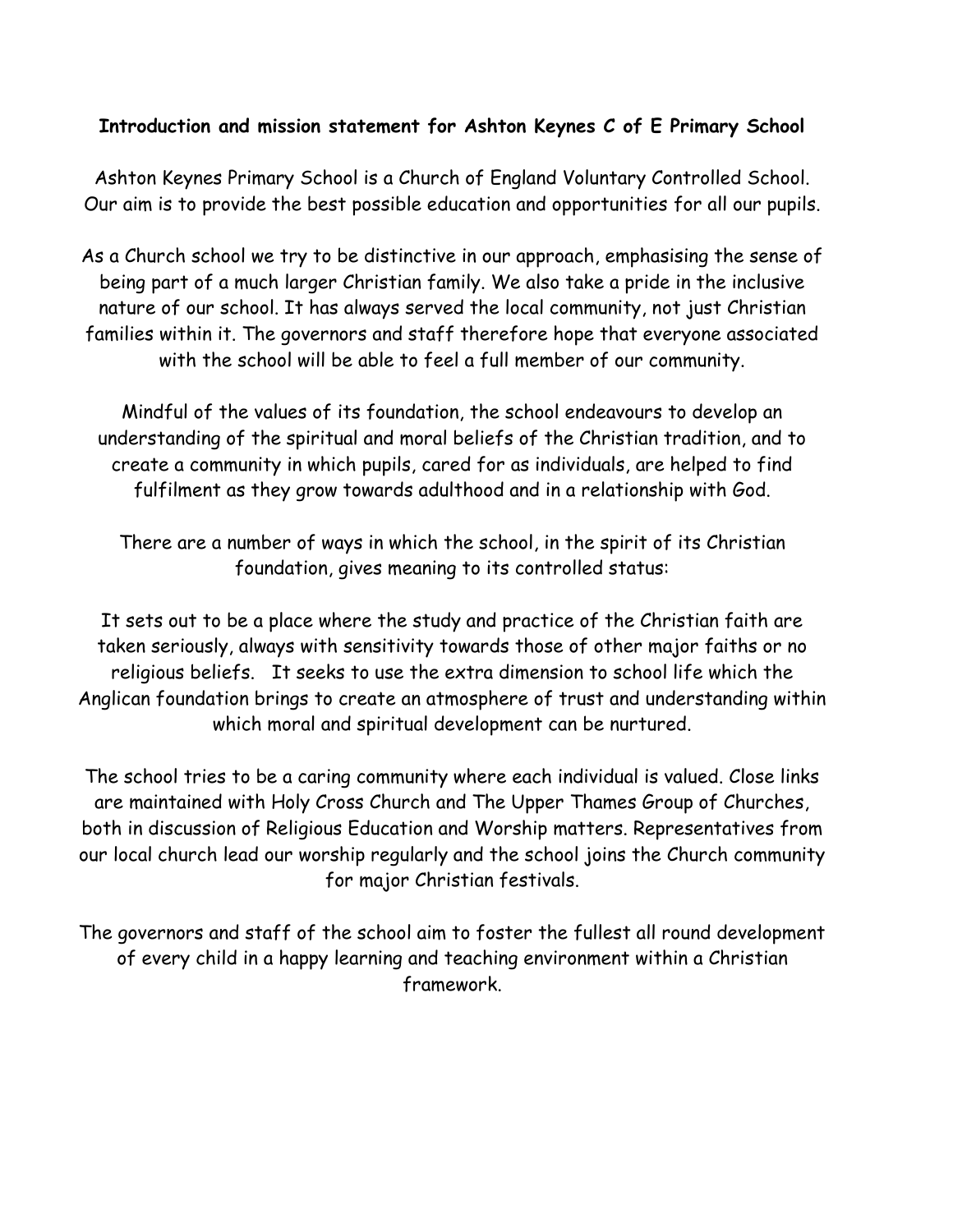#### **The position of Religious Education in Ashton Keynes C of E Primary school**

Religious Education is unique in the school curriculum in that it is neither a core subject nor a foundation subject but the 1988 Education Act states that 'Religious Education has equal standing in relation to core subjects of the National Curriculum in that it is compulsory for all registered pupils'

Ashton Keynes School is a Church of England Voluntary Aided School therefore the provision of RE must be in accordance with the Trust Deed of the School. The Governors in consultation with the Head teacher have decided to use the Discovery RE scheme of work which follows the Locally Agreed Syllabus for the teaching of other faiths and the Understanding Christianity scheme of work created by the Church of England for the teaching of Christianity .

#### **Our School aims for Religious Education.**

- 1. To understand the nature of religious beliefs and practices of many of major faiths and worldviews which are represented in modern Britain.
- 2. To develop children's knowledge about Christianity giving them a coherent understanding of Christian belief and practice. Children will explore the significant theological concepts within Christianity as part of developing their wider religious, theological and cultural literacy.
- 3. To develop a reverence for life, appreciating its wonders and mysteries.

To grow in awareness of themselves and their own beliefs.

To learn how to respect the views of others, even when they are very different from their own.

To provoke challenging questions about the meaning and purpose of life, beliefs, the self, issues of right and wrong, and what it means to be human.

To explore the grand narrative of the Bible through 8 core Christian beliefs. They consider the nature of God and what it means for Christians to be in relationship with the Creator. They explore Christian understanding of the relationship between God and his people in the Old Testament, and make sense of messianic expectations and Christian belief in their fulfilment in Jesus.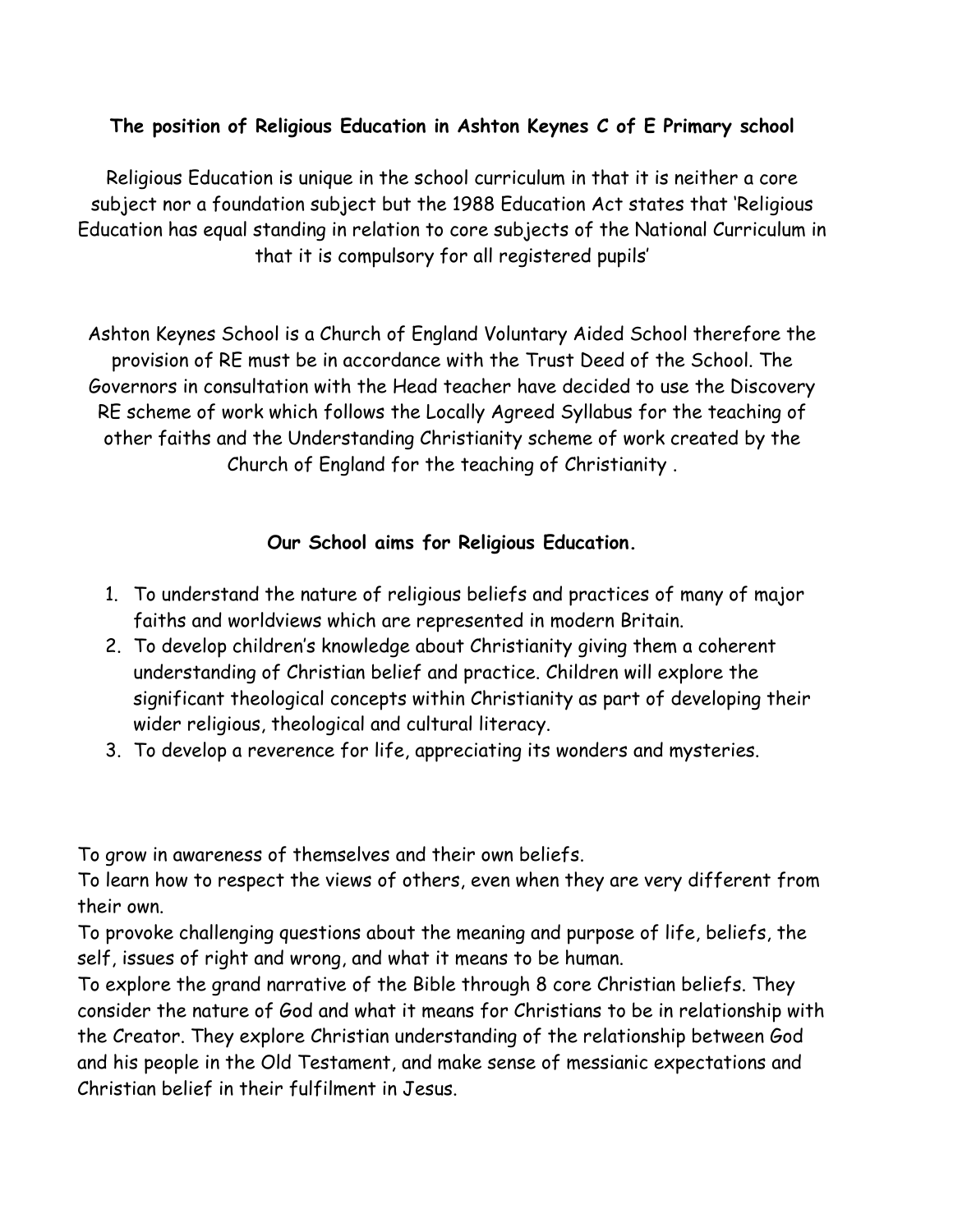Pupils explore the life, teaching, death and resurrection of Jesus, within this wider historical and theological context. They consider the present and future aspects of the Kingdom of God. Pupils examine the impact of these beliefs and their outworking in the lives of Christians, through (for example) celebrations, festivals, rituals, creative and spiritual expression, actions and activism, expressions of love and compassion, calls for justice and ethical responses.

#### **Skills**

We want to develop a secure basis of skills which underpin the ability to think, reason and articulate ideas. These skills build upon one another as children progress through the school.

| Year R                                                                                                                                                                                | Year 1                                                                            | Year 2                                                                                                                                                                                 |                                                                   | Year 3                                                                                               |
|---------------------------------------------------------------------------------------------------------------------------------------------------------------------------------------|-----------------------------------------------------------------------------------|----------------------------------------------------------------------------------------------------------------------------------------------------------------------------------------|-------------------------------------------------------------------|------------------------------------------------------------------------------------------------------|
| I know some similarities and differences<br>between different religious and cultural<br>communities in this country, drawing on their<br>experiences and what has been read in class; | I can share my own<br>beliefs, ideas and values<br>and talk about my<br>feelings. | I can use religious words and phrases<br>to identify some features of religion<br>and its importance for some people.                                                                  |                                                                   | I can describe the key<br>aspects of religions,<br>especially the people,<br>stories and traditions. |
| I can explain some similarities and<br>differences between life in this country and<br>life in other countries, drawing on knowledge                                                  | I can name and explore<br>some celebrations.<br>worships or rituals.              | I can begin to show awareness of<br>similarities in religions.<br>I can retell religious stories and<br>suggest meanings for religious                                                 |                                                                   | I can begin to identify the<br>similarities and<br>differences between<br>religions.                 |
| from stories, non-fiction texts and - when<br>appropriate - maps.<br>I can explore the natural world around them,                                                                     | I know why it is important<br>for some people to belong<br>to a religion.         | actions and symbols.<br>I can identify how religion is<br>expressed in different ways.                                                                                                 |                                                                   | I can use specialist<br>vocabulary when<br>communicating my                                          |
| making observations and drawing pictures of<br>animals and plants; -<br>I know some similarities and differences                                                                      | I know some religious<br>symbols and can discuss<br>why they are important.       | I can ask, and respond sensitively<br>to, questions about their own and<br>others' experiences and feelings, in                                                                        | knowledge.<br>I can discuss my own<br>religious views or opinions |                                                                                                      |
| between the natural world around them and<br>contrasting environments, drawing on their<br>experiences and what has been read in class;                                               | I can discuss how my<br>beliefs affect my<br>behaviour.                           | relation to religion and belief.<br>I can recognise that some questions<br>cause people to wonder and are                                                                              |                                                                   | I can ask questions to<br>further my own<br>understanding.                                           |
| I understand some important processes and<br>changes in the natural world around them,<br>including the seasons and changing states of<br>matter.                                     |                                                                                   | difficult to answer.<br>I can, in relation to matters of right<br>and wrong, recognise my own values<br>and those of others<br>I can ask questions to further my<br>own understanding. |                                                                   |                                                                                                      |
| Year 4                                                                                                                                                                                | Year 5                                                                            |                                                                                                                                                                                        | Year 6                                                            |                                                                                                      |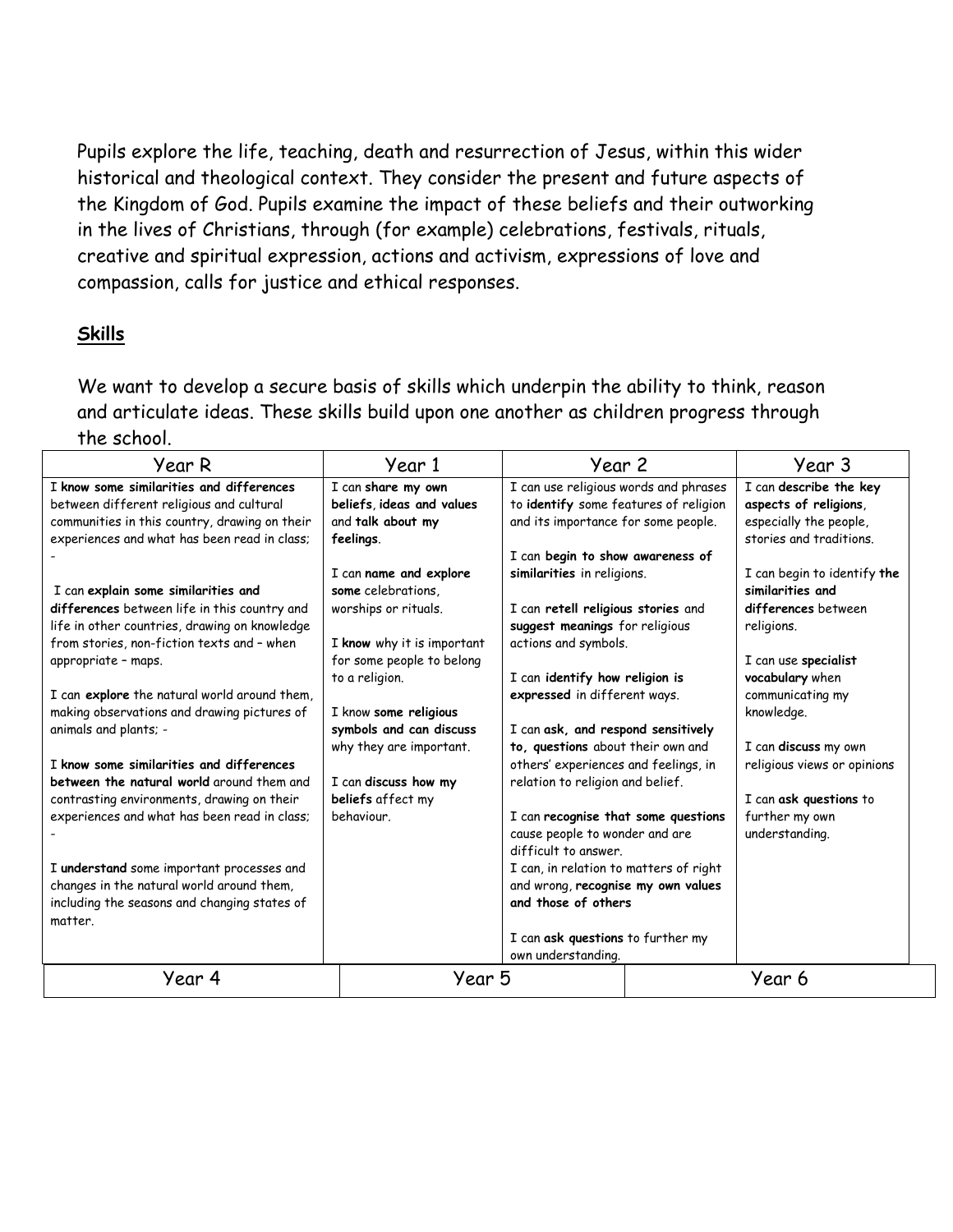| I can use a developing religious vocabulary to   | I can describe the variety of practices and      | I can use developing religious vocabulary to         |
|--------------------------------------------------|--------------------------------------------------|------------------------------------------------------|
| describe some key features of religions.         | ways of life in religions.                       | describe and show understanding of sources,          |
|                                                  |                                                  | practices, beliefs, ideas, feelings and experiences. |
| I can recognise and share similarities and       | I can identify and describe some similarities    |                                                      |
| differences between religions.                   | and differences within and between religions.    | I can make links between religions, beliefs and      |
|                                                  |                                                  | practices, and describe some similarities and        |
| I can make links between beliefs and sources.    | I can use specialist vocabulary when             | differences both within and between religions.       |
| including religious stories and sacred texts.    | communicating their knowledge and                |                                                      |
|                                                  | understanding.                                   | I can describe the impact of religion on people's    |
| I can begin to identify the impact religion      |                                                  | lives                                                |
|                                                  |                                                  |                                                      |
| has on believers' lives.                         | I can reflect on what it means to belong to a    | suggest meanings for a range of forms of             |
|                                                  | certain faith and discuss own responses.         | religious expression                                 |
| I can describe some forms of religious           |                                                  |                                                      |
| expression                                       | I can identify what influences them, making      | I can raise and suggest answers to questions and     |
|                                                  | links between aspects of their own and           | issues raised by religion and belief.                |
| I can identify what influences them, making      | others' experiences, in relation to religion and |                                                      |
| links between aspects of their own and others'   | belief.                                          | I can apply their ideas relating to their study of   |
| experiences, in relation to religion and belief. |                                                  | religion and belief to their own and other people's  |
|                                                  | I can ask important questions about religion     | lives.                                               |
| I can ask important questions about religion     | and beliefs, making links between their own      |                                                      |
| and beliefs, making links between their own      | and others' responses.                           | I can make links between religious and non-          |
| and others' responses.                           |                                                  | religious values and commitments, and their own      |
|                                                  |                                                  | attitudes and behaviour.                             |
| I can make links between religious and non-      | I can make links between religious and non-      |                                                      |
| religious values and commitments, and their own  | religious values and commitments, and their      | I can describe what inspires and influences          |
| attitudes and behaviour.                         | own attitudes and behaviour.                     |                                                      |
|                                                  |                                                  | themselves and others, in relation to religion and   |
|                                                  |                                                  | belief.                                              |

### **Key concepts covered in Understanding Christianity**

Understanding Christianity is spiral based learning looking at 8 core concepts over the course of the time the time children are in Primary school.

The concepts are:

- God
- Creation
- Fall
- People of God
- Incarnation
- Gospel
- Salvation
- Kingdom of God

The core concepts are explored in the Understanding Christianity approach, as part of the 'big story' of salvation, as understood within Christianity. This approach will be based around Biblical texts placed within a wider theological context. They consider the nature of God and what it means for Christians to be in relationship with the Creator. They explore Christian understanding of the relationship between God and his people in the Old Testament, and make sense of messianic expectations and Christian belief in their fulfilment in Jesus.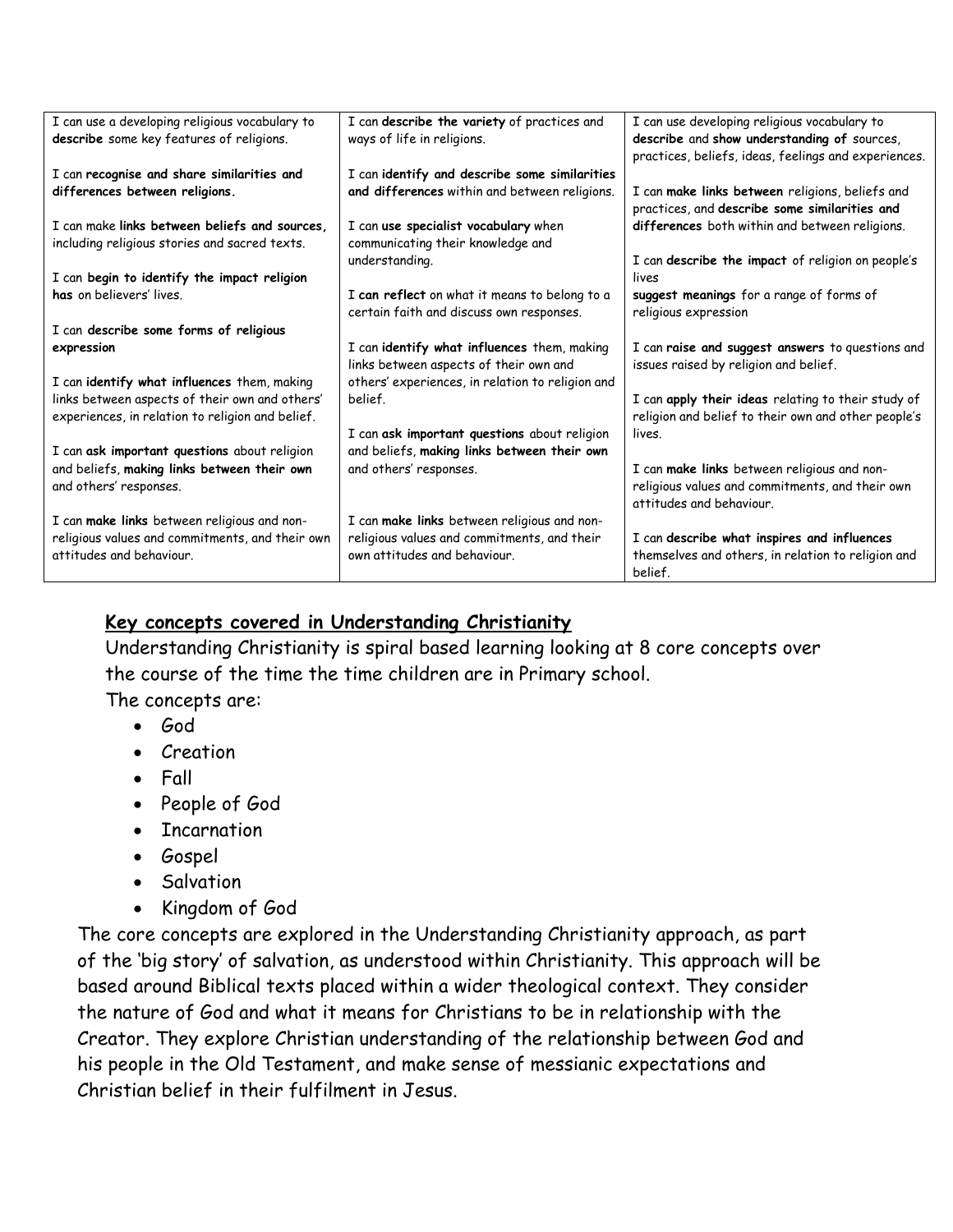Pupils explore the life, teaching, death and resurrection of Jesus, within this wider historical and theological context. They consider the present and future aspects of the Kingdom of God. Pupils examine the impact of these beliefs and their outworking in the lives of Christians, through (for example) celebrations, festivals, rituals, creative and spiritual expression, actions and activism, expressions of love and compassion, calls for justice and ethical responses.

#### **Teaching context**

1 hour a week will be allocated for the teaching of Religious Education from Years R to 6.

Religious Education will be taught as a discrete subject generally on a weekly basis. Sometimes work will be blocked and taught in blocks. The curriculum is planned using the Discovery RE (based on Wiltshire agreed syllabus) and the Understanding Christianity scheme of work in half termly blocks.

Religious Education is split into 50% Christianity and 50% other faiths/ worldviews. The faiths and worldviews studied at Ashton Keynes are:

- Christianity
- $\bullet$  Tslam
- Judaism
- Hinduism
- Sikhism
- **•** Humanism

The major Christian festivals at appropriate times of the year are Harvest, Christmas, Easter and Pentecost. These are celebrated in school and sometimes with a link event to the Church community.

We aim to make all children familiar with stories from the Old and New Testaments giving them an understanding of how Christians view these as part of larger narrative linked to the Kingdom of God. This is also supported by our Open the Book team.

## **Teaching Methods**

Our approach will be to use a range of teaching and learning styles to deliver the Religious Education curriculum. These will involve whole class and group teaching with differentiated activities to cater for different abilities within each class. Activities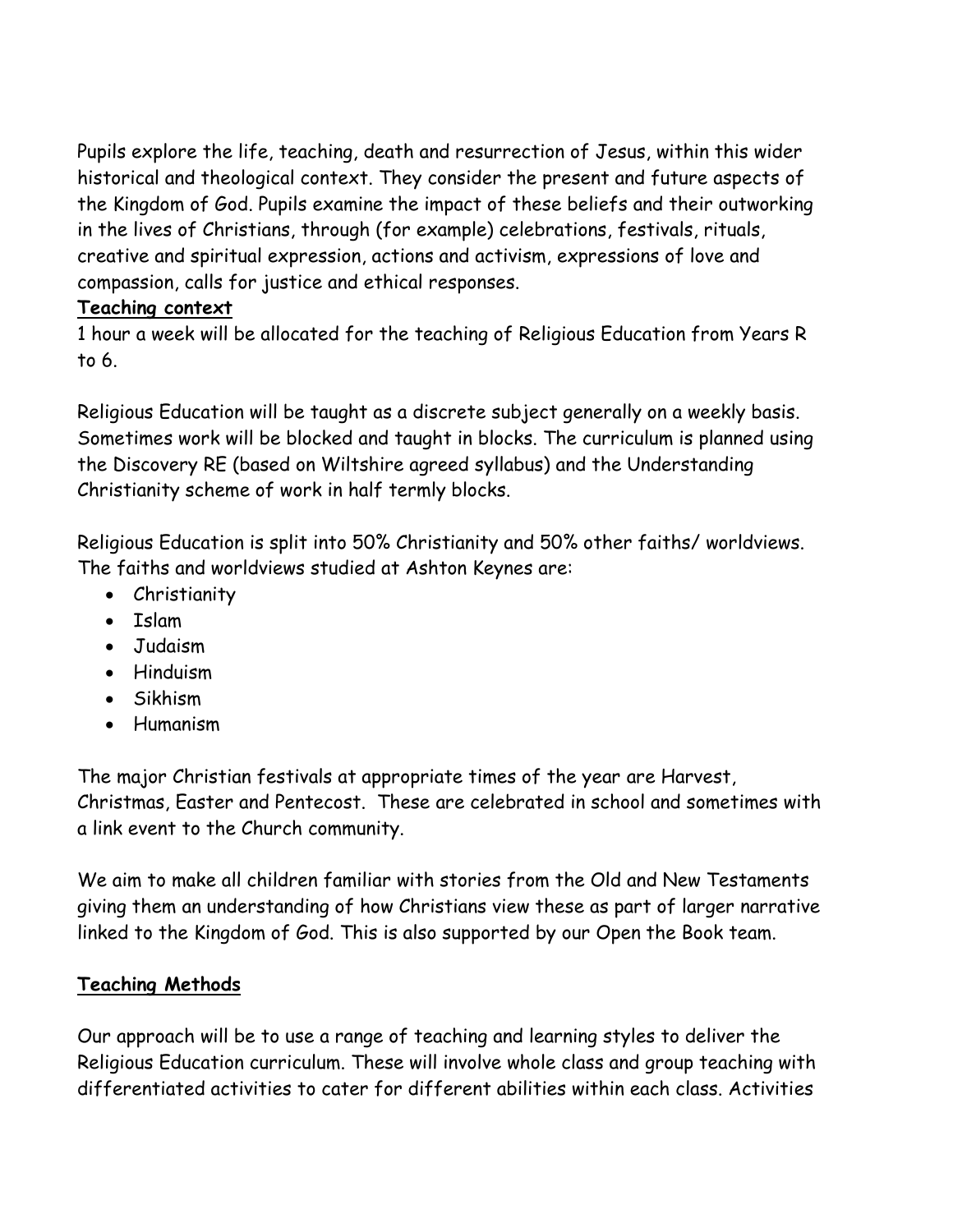for the children will include speaking and listening, stories, drama and role play, writing and artwork. Creative activities which allow the children to explore their own ideas and beliefs are important.

Each class should have the opportunity to visit Holy Cross church at least once a year. Reverend Danby has allocated time for each class to spend time with her over the course of the year. Representatives from the church community are also willing to come to school to work with the children in church.

Each child should have the opportunity to visit local places of worship for faiths other than Christianity several times over the course of their seven year journey through the school. This could include visits to synagogues, mosques, mandirs and gurdwaras.

#### **Assessment of RE**

Attainment is assessed summatively at the end of each unit of work against the requirements in Discovery RE and Understanding Christianity. This data is recorded is tracked and monitored three times a year alongside opportunities for pupil voice. Pupils achievements in the subject are reported to parents on the end of year report.

At the beginning of each topic taught, children complete a Cold Task where they are asked to answer a 'Big Question' with units of work linked to Understanding Christianity or show subject knowledge for units of work linked to Discovery RE. The Big Question cold tasks can be done individually but the cold task subject knowledge linked to Discovery RE units of work may be done with the whole class.

Each unit of work is linked clearly to a glossary of words which the children need to understand and be able to use. These words form part of the hot assessment. This part of the assessment is done by teacher judgement over the course of the unit.

At the end of a topic the children then answer a Big Question linked to the RE unit. This can be through using teacher-adapted assessment activities in the Discovery RE units or as age- appropriate written activities directly answering the question. Teacher awareness that RE knowledge and understanding is the main part of the assessment not writing ability. Relevant, purposeful discussion and questioning as a whole class, or in groups or pairs, is wholeheartedly encouraged.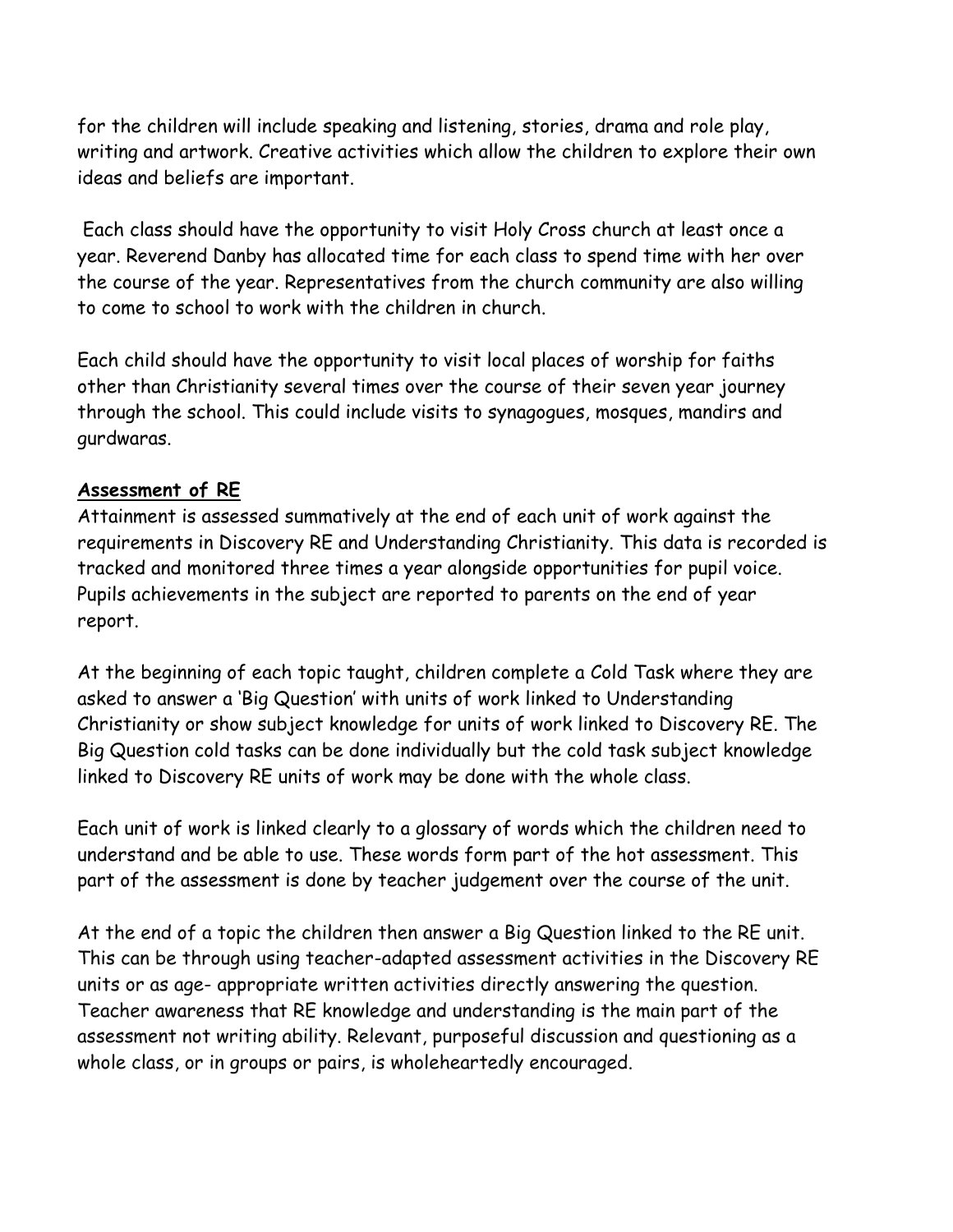In Early Years children are assessed using the Development Matters descriptors for People, Culture and Communities and some elements of Personal, Social and Emotional development. Teachers use their knowledge gained about each child through observations, assessments and interactions to make their own judgements termly. Regular formative assessment occurs which informs planning and next steps. A profile assessment is completed at the end of the year to support a successful transition into KS1 and inform parents.

#### **Monitoring**

The Religious Education subject leader will collect samples of children's work and compile a portfolio. There will also be book trawls to ensure progression of skills and standards. Learning walks and lesson observations will also be carried out. Children's work will sometimes be shared at staff meetings-eg a piece of work connected with a particular festival or key concept.

#### **Resources**

There is a good selection of resources for Religious Education and Collective Worship- books, artefacts and DVDs. These are stored:

- Discovery RE suggests many suitable resources for teachers to use as well as internet links.
- Understanding Christianity resources are part of the scheme of work.
- Upstairs in the stock room in boxes based on the World Faiths we study.
- Selection of books are upstairs in the cupboard.
- A good selection of Bibles in the library.
- RF resources on line.

### **Legal Status**

1. Religious Education should be taught to all children in full-time education except those who are withdrawn at the request of their parents. (DfEE Circular 1/94 Para 44) Any child withdrawn from Religious Education must be supervised.

*Parents have the right to request that their son or daughter be withdrawn from all or part of the RE provided at their school. Parents have the right to do this without influence from the school, although a school should ensure that parents are aware of the educational objectives and content of the RE*